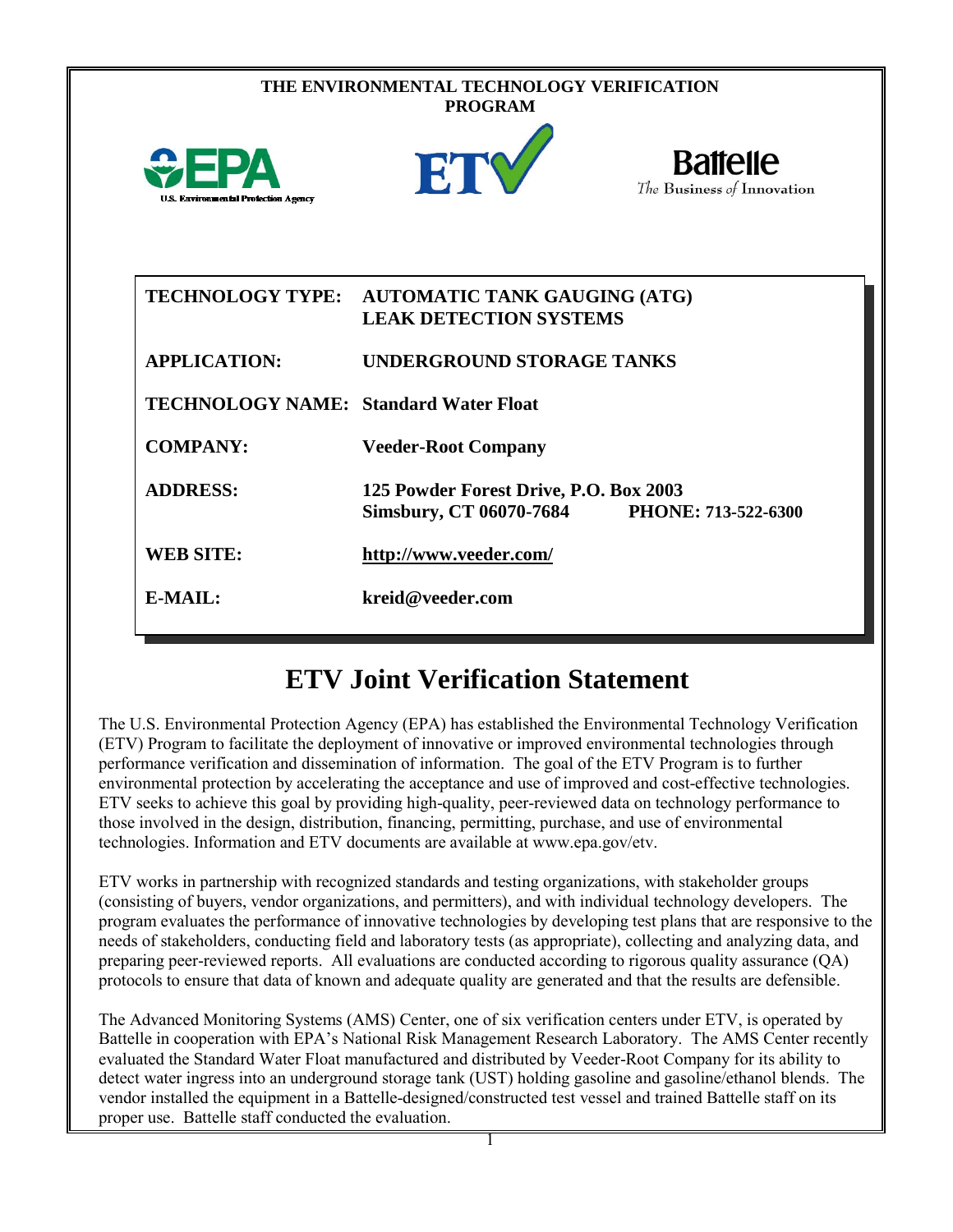## **VERIFICATION TEST DESCRIPTION**

Testing was performed between September 13 and September 30, 2011. The verification test was designed to evaluate the functionality of the ATG systems when in ethanol-blended fuel service. The test was performed in the interior of an existing research building (JS-20) at Battelle's West Jefferson, OH south campus. The building interior and the exterior area surrounding the building were modified to accommodate a specially-fabricated test vessel and support items. The test vessel was fabricated from a 6-ft diameter piece of a fiberglass storage tank shell which was fitted with glass ends to allow visual observation of the conditions within the vessel during testing. Exterior storage facilities were made available for fuel and waste storage.

The characteristics of independent variables were selected and established during the test runs to determine the response of the dependent variables. Performance parameters were evaluated based on the responses of the dependent variables and used to characterize the functionality of the ATG system. The water ingress tests were focused on the mixing method of water addition into the test vessel. Three test designs were incorporated into the evaluation:

- A continuous water ingress test consisting of two parts:
	- Determination of minimum detection height;
	- Determination of smallest detectable incremental change in height; and
- A quick water dump followed by a fuel dump.

In the first test, a continuous stream of water was introduced into the field test vessel to produce a splash on the surface of the fuel or to not produce a splash by trickling the water along the surface of the fuel filler riser pipe to slowly meet the surface of the fuel. The independent variables and levels for the continuous water ingress test were:

- Fuel ethanol content (three levels): E0 (no ethanol), E15 (15% ethanol), and E85 (up to 85% ethanol);
- Water ingress method/rate (two levels): with splash and without splash; and
- Fuel height (two levels): 25% and 65% full.

The water ingress method/rate was selected to establish conditions that impact the degree of mixing that occurs in a tank using the three ethanol blends. The rate was established to accumulate enough water to generate a technology response within 1 hour. If a response was not observed in 3 hours, the run was terminated. Introducing water with a splash was accomplished by positioning a water tube such that water droplets would free-fall to the fuel surface below. The test condition was maintained until a response in the water detection technology was observed, or terminated after 3 hours if there is no response. Introducing water without a splash was accomplished by positioning the water tube such that surface tension allowed the water to flow along the outside of the fuel filler riser pipe with minimal agitation to the surface of the fuel. The test condition was maintained until a response in the water detection technology was observed, or terminated after 3 hours if there was no response.

Two fuel height levels were specified to establish different splash mixing regimes and diffusion columns. The lower fuel height yielded the greater splash mixing potential, but the shorter diffusion columns through which the water could flow. Conversely, the higher fuel height yielded the lower splash mixing potential, but the higher diffusion column. The fill heights were established to  $\pm$  10% of the target height of either 25% or 65%. At 25% and 65% of the height of the test vessel, 170 and 610 gallons, respectively, of fuel were in the test vessel.

To address the second part of the continuous water ingress test, once the water detection technology reacted to the minimum water height, the smallest increment in water height that can be measured was determined. An ingress rate of 200 mL/min was calculated to produce a height increase at the bottom of the tank of approximately 1/16th of an inch in 10 minutes. Readings were taken from the technology, as well as visually, 10 minutes after the increment portion of the run started. Both the technology readings and the manually-measured water levels were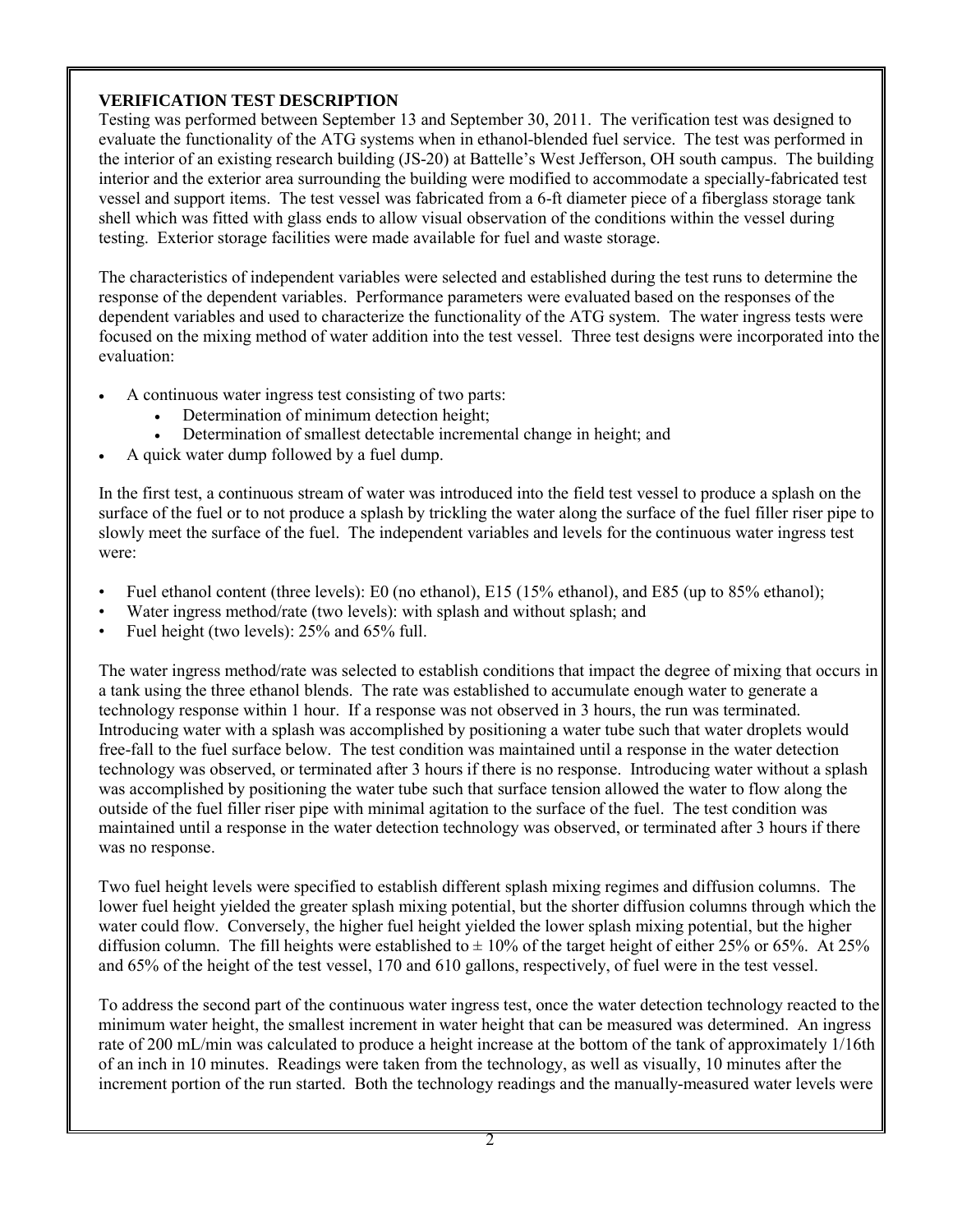recorded. Readings/measurements were taken after ten, 10-minute increments for each replicate of Test 1 (to produce a minimum of 100 measurements).

The last type of test focused on the potential to detect phase separation in an UST. The test was designed to simulate a quick water ingress rate followed by a high degree of mixing such as might occur if a large volume of water was dumped into the tank at a 25% fill height and then fuel was dumped to fill the tank to a 65% fill height. This test was mainly observational in that the test vessel was disturbed quickly with water and fuel and the response of the technology was recorded throughout the test. Three runs of this type were conducted, one for each of the fuel types being evaluated in this verification test. The E0 run was conducted first and used as the baseline for the technology responses to establish the minimum wait time of 30 minutes with E15 and flex fuel.

Battelle staff checked the technology console for status messages continuously until an initial float response was indicated, recorded several instrument parameter values at the time of initial float response and every 10 minutes thereafter during the increment runs, and backed up the collected data each day. No on-site calibrations were performed. Each time that the technology reading was recorded, an independent height measurement was taken from the rulers installed on the glass ends or inside the test vessel.

QA oversight of verification testing was provided by Battelle and EPA. Battelle technical staff conducted a performance evaluation audit, and Battelle QA staff conducted a technical systems audit and a data quality audit of 25% of the test data. An independent technical systems audit was conducted on behalf of EPA. This verification statement, the full report on which it is based, and the Quality Assurance Project Plan (QAPP) for this verification test are available at [www.epa.gov/etv.](http://www.epa.gov/etv)

## **TECHNOLOGY DESCRIPTION The following information was provided by the vendor and has not been verified.**

The Veeder-Root Standard Water Float is designed to detect and measure the level of water present at the bottom of a fuel storage tank in conjunction with a magnetostrictive level probe and ATG system. The water float, which represents a non-volumetric test technology, is located on the bottom of the tank where water collects as a dense phase in gasoline. As the water depth increases, the float rises and transmits an electronic signal proportional to the level of water in the bottom of the tank. Specific versions of the float are available for use in diesel fuel and (non-ethanol blended) gasoline. These floats are ballasted to have a net density intermediate to that of water and their respective fuels such that they will float at the water-fuel interface. The evaluation was performed using a standard float for use in gasoline.

Information acquired during operation of the water detection technology was transmitted from the float via a 2-conductor signal cable to a data recording and display console. A single console can compile data for several individual floats, and the Veeder-Root TLS-350 was used for this purpose during this verification test. The TLS-350 provides an electronic display and paper print-out of fuel and water heights and volumes, as well as settings for warnings and alarms based on measured heights. The console also generates an electronic data file that can be continuously transferred to a computer for users who want access to the data.

## **VERIFICATION RESULTS**

The Standard Water Float responded to the water ingress when the test fuel was E0 and E15, but showed no response when flex fuel was used as the test fuel. The reason for the no response was that no clear separated dense phase was formed in the flex fuel when water was added to the test vessel. As a result, the performance parameters defined in the QAPP could not be determined for this technology when flex fuel was employed. The following table provides a summary of verification test results for the Veeder-Root Standard Water Float; the calculated performance parameters were determined using the pooled data from the E0 and E15 water ingress runs.

Currently 40 CFR, Section 280.43(a) states water detection technologies should detect "water at the bottom of the tank," which does not address water entrained in the fuel due to increased miscibility with the presence of